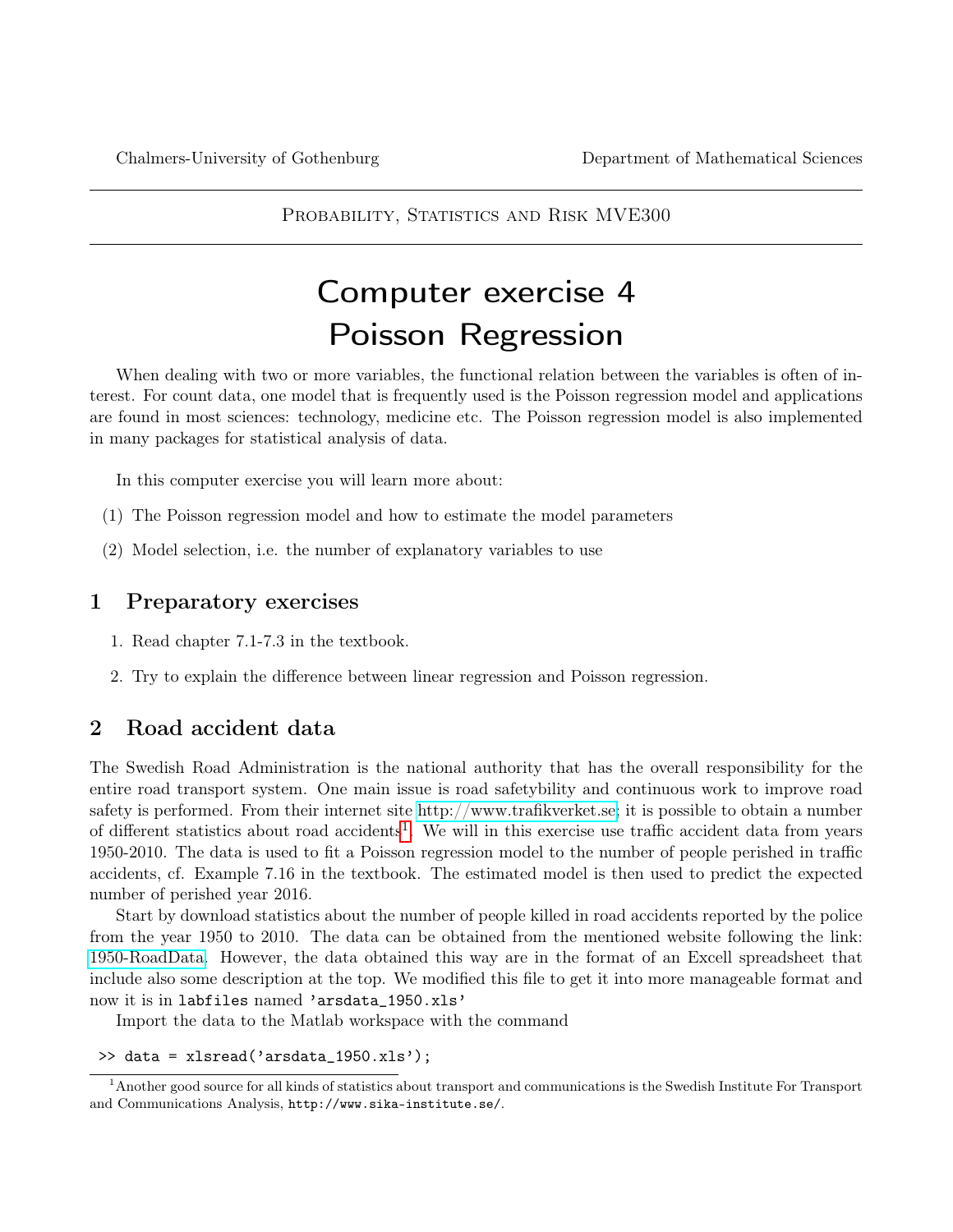

Figure 1: The number of people killed per year in road accidents in Sweden from year 1950 to year 2010. (Source: The Swedish Road Administration.)

The variable data now consists of 9 columns but we are only interested in columns  $\{1, 2, 5, 6\}$ , i.e.  $\{year,$ number of people killed, number of cars, amount of sold petrol}. We store the data in a structure array

```
\rightarrow traffic = struct('year',data(:,1),'killed',data(:,2),'cars',data(:,5),...
              'petrol',data(:,6));
```
Plot the number of people killed each year

```
>> plot(traffic.year, traffic.killed, 'o')
```
Try also plotting the number of people killed vs. number of cars and the petrol consumption. Do you see any connections?

From the plot it can be seen that the trend of increasing number of people killed is broken around year 1965. And from year 1970 the number starts to decrease. Some natural questions arises. Why did the number of people killed increase in years 1950-1965? What was the reason for the brake of the increasing trend? (Hint: right-side driving (1967), front seat-belts in new cars (1969), mandatory use of front seat-belts (1975)).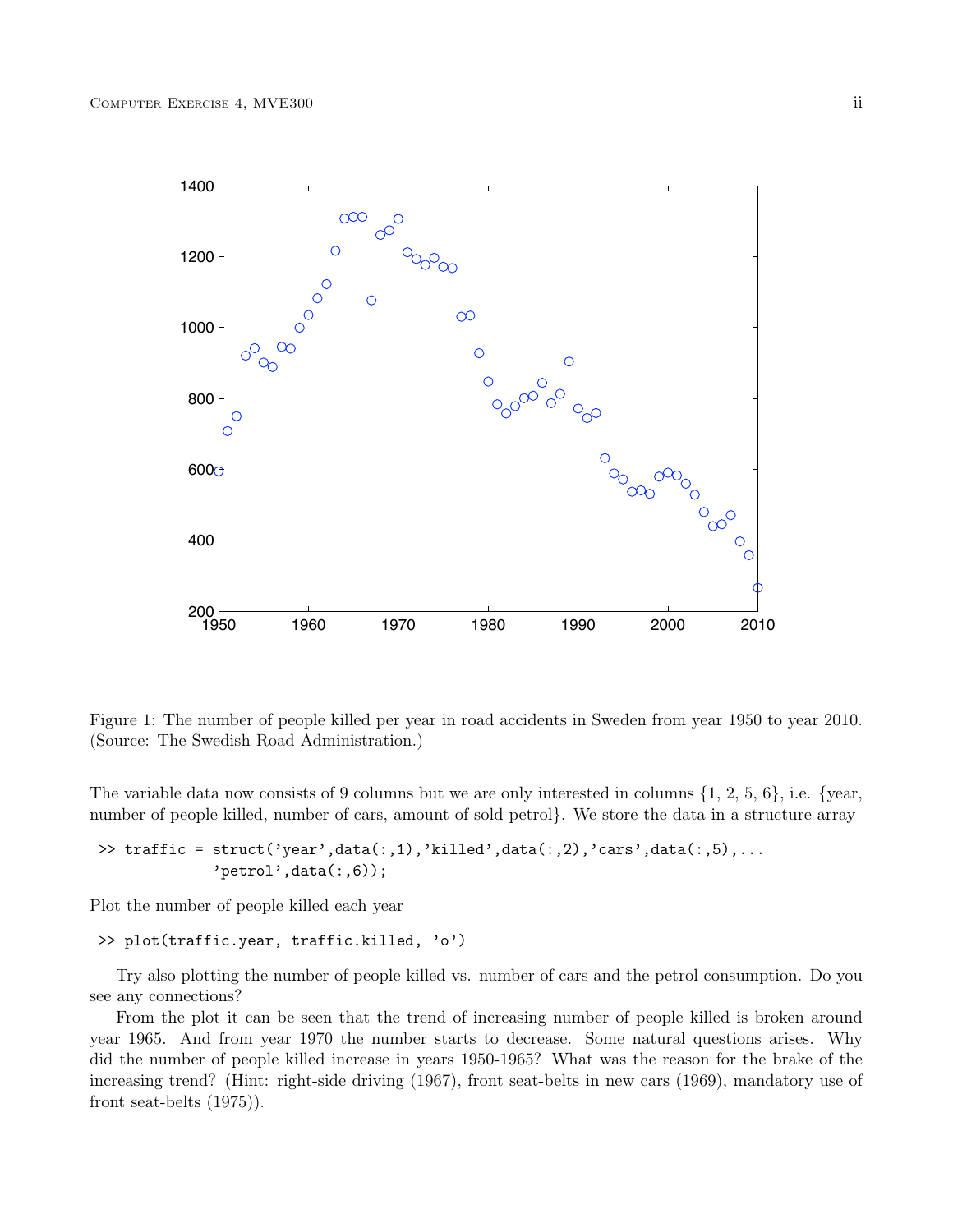#### 3 The Poisson regression model

Lets say we have a sequence of count data,  $n_i$ ,  $i = 1, ..., k$ , for some event, i.e. the number of perished in traffic accidents in a year. This count data is assumed to be observations from random variables  $N_i \in Po(\mu_i)$ , (called responses or dependent variables) with mean value  $\mu_i = \mu_i(x_{i1}, \ldots, x_{ip})$ . The variables,  $x_{i1}, \ldots, x_{ip}$ , are called explanatory variables<sup>[2](#page-2-0)</sup> and are assumed to measure factors that influence the count data.

We restrict  $\mu_i$  to be a log-linear function<sup>[3](#page-2-1)</sup>,

<span id="page-2-2"></span>
$$
\mu_i = \exp(\beta_0 + \beta_1 x_{i1} + \dots + \beta_p x_{ip})
$$
\n<sup>(1)</sup>

And thus the probability that  $N_i = n$  is,

$$
P(N_i = n) = \frac{e^{-\mu_i}(\mu_i)^n}{n!} = \frac{e^{-e^{\beta_0 + \beta_1 x_{i1} + \dots + \beta_p x_{ip}}} (e^{\beta_0 + \beta_1 x_{i1} + \dots + \beta_p x_{ip}})^n}{n!}, \ n = 0, 1, 2, \dots
$$
 (2)

#### 3.1 Estimating model parameters  $\beta_0, \ldots, \beta_p$

To simplify the notation we introduce  $x_{i0} = 1$  and can now write [\(1\)](#page-2-2) as,

$$
\mathsf{E}[N_i] = \mu_i = \exp\left(\sum_{j=0}^p \beta_j x_{ij}\right),\tag{3}
$$

where  $N_i \in Po(\mu_i)$  for  $i = 1, \ldots, k$ .

The likelihood function is calculated as,

$$
L(\beta) = \prod_{i=1}^{k} P(N_i = n_i) = \prod_{i=1}^{k} \frac{\mu_i^{n_i}}{n_i!} e^{-\mu_i}.
$$
\n(4)

where  $\mu_i = \mu_i(\beta_{\mathbf{p}})$  is a function of  $\beta_{\mathbf{p}} = (\beta_0, \dots, \beta_p)$ . The ML-estimates  $\beta_{\mathbf{p}}^* = (\beta_0^*, \dots, \beta_p^*)$  are the values of β that maximize the likelihood function  $L(\beta)$ . Often it is easier to maximize the log-likelihood function,

$$
l(\beta) = -\sum_{i=1}^{k} \log(n_i!) + \sum_{i=1}^{k} n_i \log(\mu_i) - \sum_{i=1}^{k} \mu_i.
$$
 (5)

By setting the first order derivates of the log-likelihood equal to zero, we get a system of  $(p+1)$  non-linear equations in  $\beta_i$ ,

<span id="page-2-3"></span>
$$
\frac{\partial l(\beta)}{\partial \beta_j} = \sum_{i=1}^k \frac{\partial \mu_i}{\partial \beta_j} \left( \frac{n_i}{\mu_i} - 1 \right) = \sum_{i=1}^k (n_i - \mu_i) x_{ij} = 0, \ j = 0, \dots, p. \tag{6}
$$

Usually, the equation system must be solved with some numerical method, e.g. the Newton-Raphson algorithm, cf. Section 7.3.3. in the textbook. This is also the method implemented in the function poiss\_regress, which was written for the purpose of this lab and can be found in labfiles. Use the command >> type poiss\_regress to see the code.

Poisson regression model belongs to a class of models called generalized linear models. In a generalized linear model (GLM), the mean of the response,  $\mu$ , is modeled as a monotonic (nonlinear) transformation

<span id="page-2-0"></span> $2$ Several other names exist in the literature: independent variables, regressor variables, predictor variables.

<span id="page-2-1"></span><sup>&</sup>lt;sup>3</sup>Sometimes the model incorporates an extra term  $t_i$ :  $\mu_i = t_i \exp(\beta_0 + \beta_1 x_{i1} + ... + \beta_2 x_{ip}).$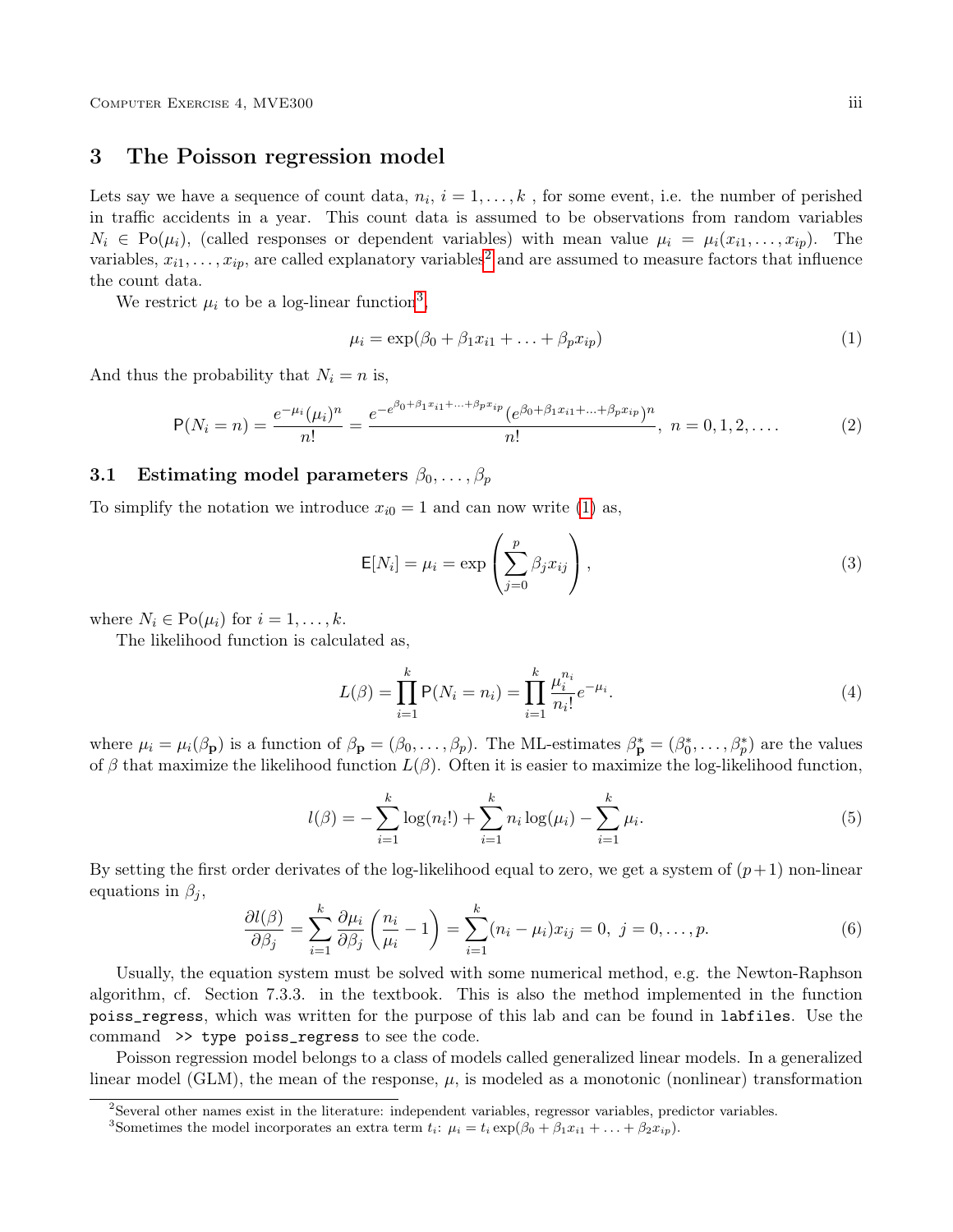of a linear function of the explanatory variables,  $g(\beta_0 + \beta_1 x_1 + \beta_2 x_2)$ ...). The inverse of the transformation function g is called the *canonical link function*. In Poisson regression this function is the log function, but in other GLM's different link functions are used, see doc glmfit for a list of supported link functions in the Matlab function  $g1mfit<sup>4</sup>$  $g1mfit<sup>4</sup>$  $g1mfit<sup>4</sup>$ . Also, the response may take different distributions, such as the normal or the binomial distribution. Below, we will use related function glmval with the logarithmic link function to make predictions from the fitted model, see the code below.

#### 4 Poisson regression of traffic data

We will now try to fit the Poisson regression model to the traffic data of the number of people killed in road accidents. Above, we could see that there was a break in the trend of increasing number people killed around year 1965-1975, mainly because of the improvement in car safety due to the use of safety belts. Because of this it seems reasonable to fit our model to data starting from year 1975.

```
\gg traffic = struct('year',data(26:end,1),'killed',data(26:end,2),...
             'cars',data(26:end,5),'petrol',data(26:end,6));
```
Question 1: Which are the explanatory variables? And which is the response?

Redraw the plot from above for the reduced data set

```
>> plot(traffic.year,traffic.killed,'o')
>> figure(1), hold on
```
We start the analysis with one explanatory variable, **traffic.year.** Note usage of the prediction routine for the generalized linear models glmval

```
>> X1 = [traffic.year-mean(traffic.year)];
>> n = traffic.killed;
\gg beta1 = poiss_regress(X1,n,1e-6);
>> my_fit = glmval(beta1, X1,'log');
>> plot(traffic.year, my_fit, 'b-')
```
**Question 2:** What is your estimate of  $\beta$ ? Convince yourself that this is the solution to [\(6\)](#page-2-3). You can utilize the following code for this purpose:

```
>> X0=ones(size(X1));
>> X=[X0 , X1];>> mu=exp(X*beta1);
\gg X'*(n-mu)
```
Does it appear to be the solution? Judging from the plot, is this model sufficient to describe the number of people killed in traffic accidents?

Although this simple model seems to capture the overall trend, adding further explanatory variables may improve the fit. Thus, we try adding the number of cars as a variable in our model.

<span id="page-3-0"></span> ${}^{4}$ glmfit uses a method called weighted least squares to compute the  $\beta$  estimates.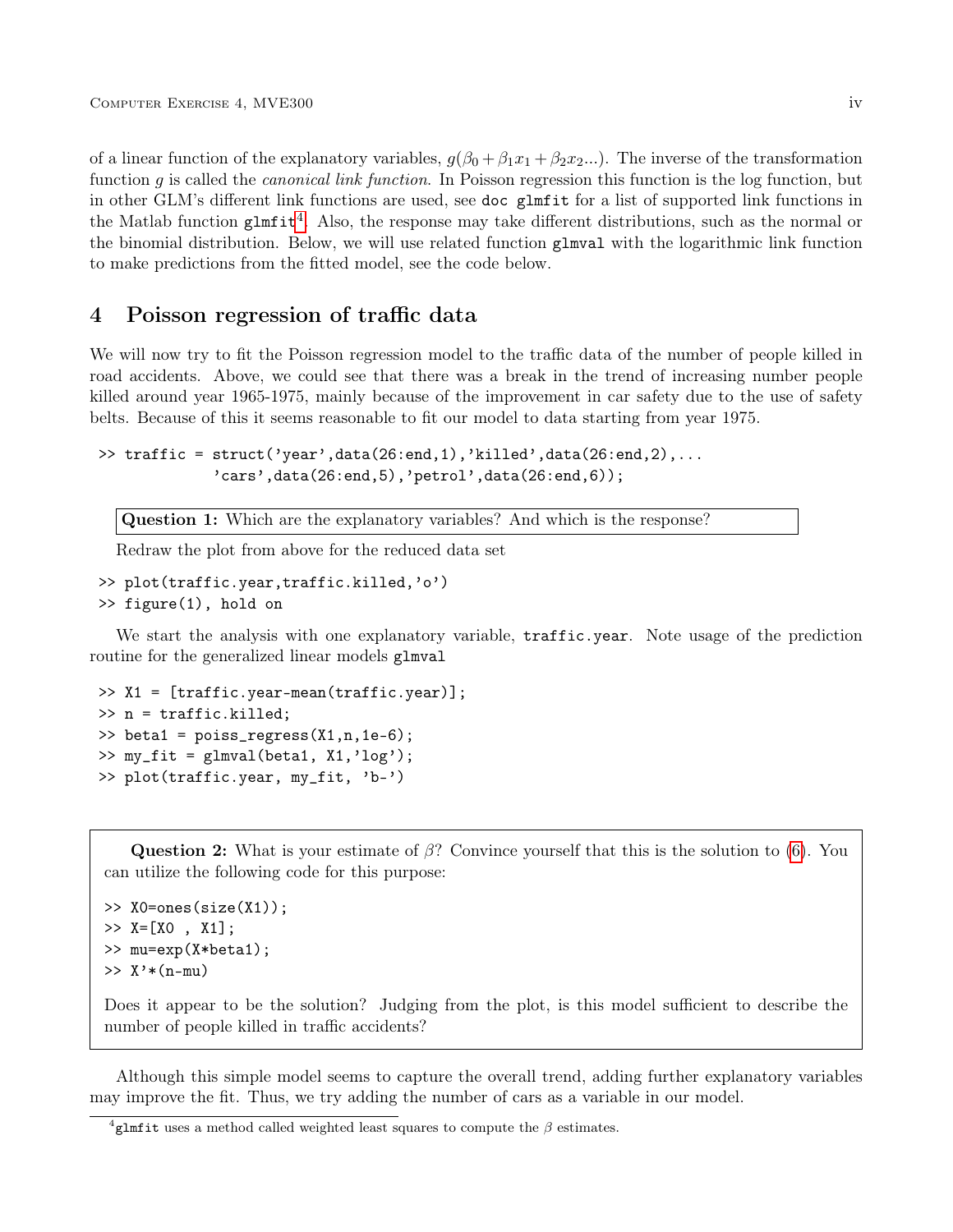COMPUTER EXERCISE 4, MVE300 v

```
>> X2 = [traffic.year-mean(traffic.year), traffic.cars-mean(traffic.cars)];
\gg beta2 = poiss_regress(X2,n,1e-6);
\gg my_fit = glmval(beta2, X2,'log');
>> plot(traffic.year, my_fit, 'g-')
```
Question 3: Have your estimates  $\beta_0^*$  and  $\beta_1^*$  changed? Does accounting for the number of cars improve the fit?

It seems reasonable also to add the quantity of sold petrol as this would reflect the total mileage of all  $\text{cars}^5$  $\text{cars}^5$ .

```
>> X3 = [traffic.year-mean(traffic.year), traffic.cars-mean(traffic.cars),...
        traffic.petrol-mean(traffic.petrol)];
\ge beta3 = poiss_regress(X3, n, 1e-6);
>> my_fit = glmval(beta3, X3,'log');
>> plot(traffic.year, my_fit, 'r-')
```
Question 4: Have your estimates of  $\beta$  changed now? Use the command format long to display more digits. Which model do you choose?

#### 4.1 Model selection - Deviance

It is not always easy to decide, just by looking at the plot, which model to choose. Even though adding more variables improves the fit, it also increases the uncertainty of the estimates. One method to choose complexity of the model is to use the deviance and a hypothesis test.

Let  $\beta_{\mathbf{p}}^* = {\beta_0^*, \beta_1^*, \ldots, \beta_p^*}$  be the ML-estimates of the model parameters  ${\beta_0, \beta_1, \ldots, \beta_p}$  of the full model with p explanatory variables and  $\beta_{\bf q}^*$  the estimates of a simpler model where only  $q$   $(q < p)$  of the explanatory variables have been used. Then for large  $k$ , and under suitable regularity conditions, the deviance

$$
DEV = 2 \cdot (l(\beta_p^*) - l((\beta_q^*))) \tag{7}
$$

is approximately  $\chi^2(p-q)$  distributed if the less complex model is true. Thus, it is possible to test if the simpler model can be rejected compared to the full model.

Question 5: Use chi2inv to get the quantiles of the  $\chi^2$  distribution. Consider 5% significance level for your test.

The deviance for model 3 compared to model 2 is calculated as

>> DEV2 = 2\*traffic.killed'\*([X0,X3]\*beta3-[X0,X2]\*beta2)

<span id="page-4-0"></span> $5$ Assuming that the mean fuel consumption of a car has been constant over the years - a 1970 year model of a Volvo used about 10l per 100km which is approximately the same as for the 2000 year model. Of course, the year 2000 model has more than twice the horsepower.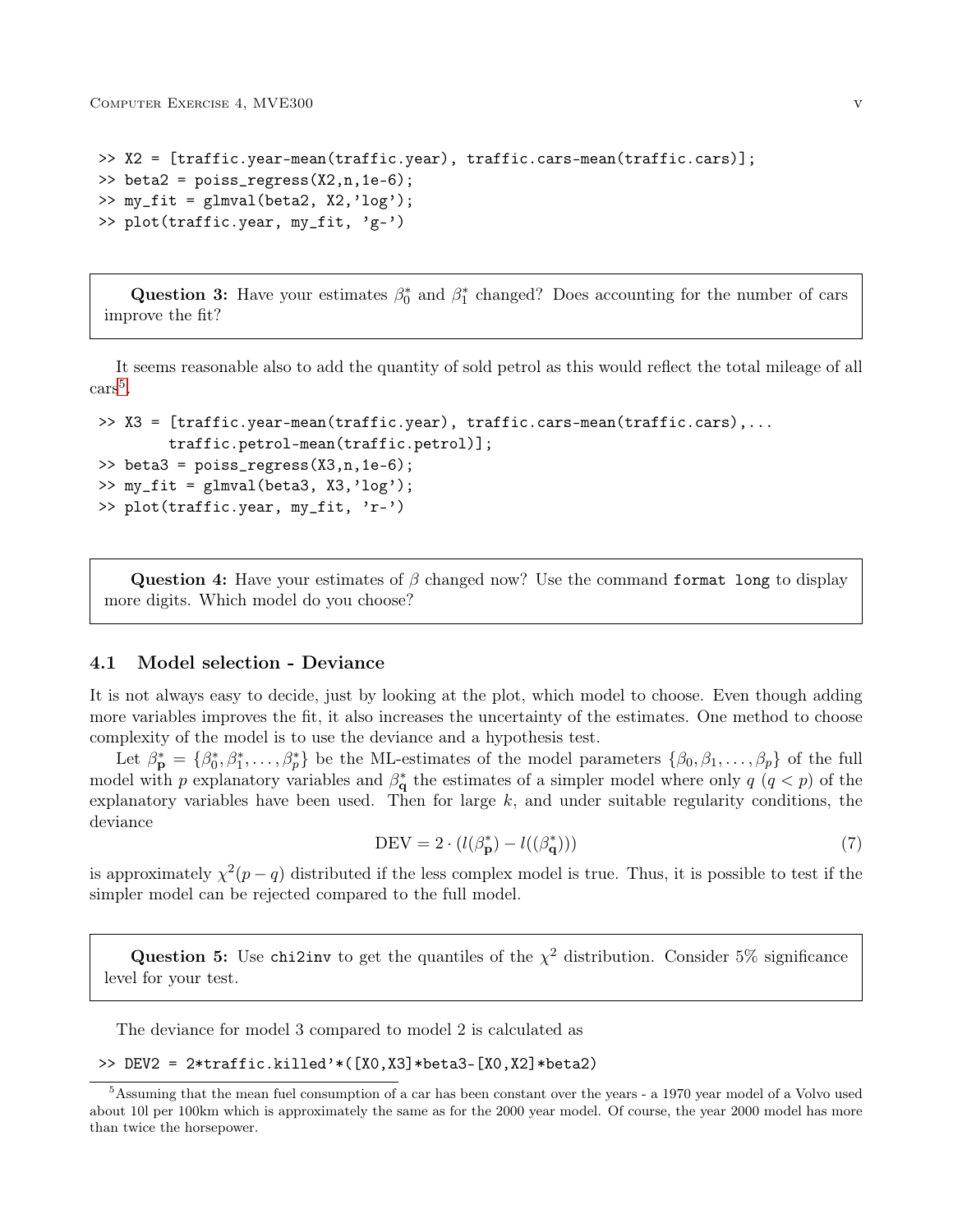Question 5: Is the improvement with model 3 significant compared to model 2? Repeat the test for model 2 against model 1 and also model 3 against model 1? Which model do you choose? Do you think that there was a sufficient number of explanatory variables used to explain the traffic deaths? Why?

## 5 Prediction

Now we want to use our model to predict the expected number of perished in traffic accidents six years from now, i.e. year 2016 . In order to do this we first must have an estimate of the number of cars that year. Start by plotting the number of cars vs. year,

```
>> figure(2)
>> plot(traffic.year, traffic.cars, 'o')
>> hold on
```
We will here use a simple linear model for the number of cars,  $y_i$ , year  $x_i$ 

$$
y_i = \beta_0 + \beta_1 \cdot x_i + \varepsilon_i \tag{8}
$$

where the errors,  $\varepsilon_i \in N(0, (\sigma_{\varepsilon})^2)$ , are assumed to be independent and identically distributed. This is called a linear regression model. It is possible to estimate the parameters with the maximum likelihood method similar as for the Poisson regression model above.

Question 6: What is the likelihood function? Write it down.

In Matlab, the function regress computes the least-squares (LS) estimates of the linear regression model. In the case of  $\varepsilon_i$  being normally distributed, the LS method is equivalent to the ML method with exactly the same estimates.

```
>> phat = regress(traffic.cars,[ones(length(traffic.cars),1) [1975:2005]'])
>> plot(1975:2016, phat(1)+phat(2)*[1975:2016],'r')
>> cars_2016=phat(1)+phat(2)*2016;
```
Evaluate the fit by looking at the residuals.

```
>> res = traffic.cars-(phat(1)+phat(2)*traffic.year);
>> figure(3), plot(traffic.year,res,'o')
>> figure(4), normplot(res)
```
**Question 7:** Do the residuals conform to the requirements of the model errors  $\varepsilon_i$ ?

Using the following code provide with prediction of petrol consumption for 2016.